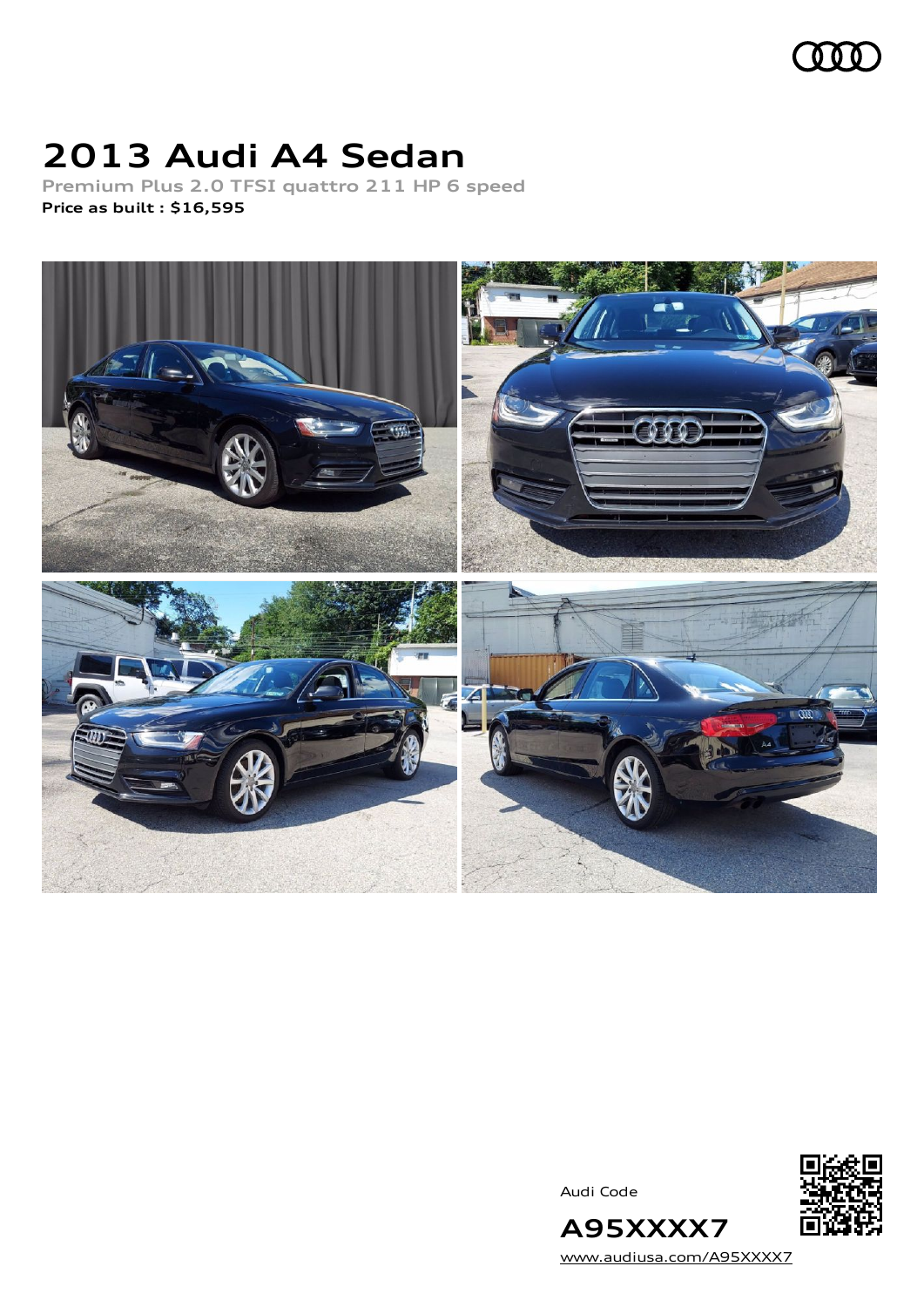### **Summary**

**Audi 2013 Audi A4 Sedan** Premium Plus 2.0 TFSI quattro 211 HP 6 speed

**Price as buil[t](#page-10-0)** \$16,595

#### **Exterior colour**

Brilliant Black

**Interior colour**

#### **Technical Specifications**

| Engine type                  | Four-cylinder                                 |
|------------------------------|-----------------------------------------------|
| stroke                       | Displacement/Bore and 1,984/82.5 x 92.8 cc/mm |
| Max. output                  | $({1})/{2}$ HP                                |
| Torque                       | /{1} lb-ft@rpm                                |
| Top track speed              | 130 mph mph                                   |
| Acceleration (0 - 60<br>mph) | 6.5 seconds seconds                           |



#### **Further Information**

| Warranty        | No           |
|-----------------|--------------|
| Mileage         | 74,455 miles |
| Type of vehicle | Used car     |
|                 |              |

**Audi Code** A95XXXX7

**Your configuration on www.audiusa.com** [www.audiusa.com/A95XXXX7](https://www.audiusa.com/A95XXXX7)

**Commission number** 293fb5700a0e09af4ced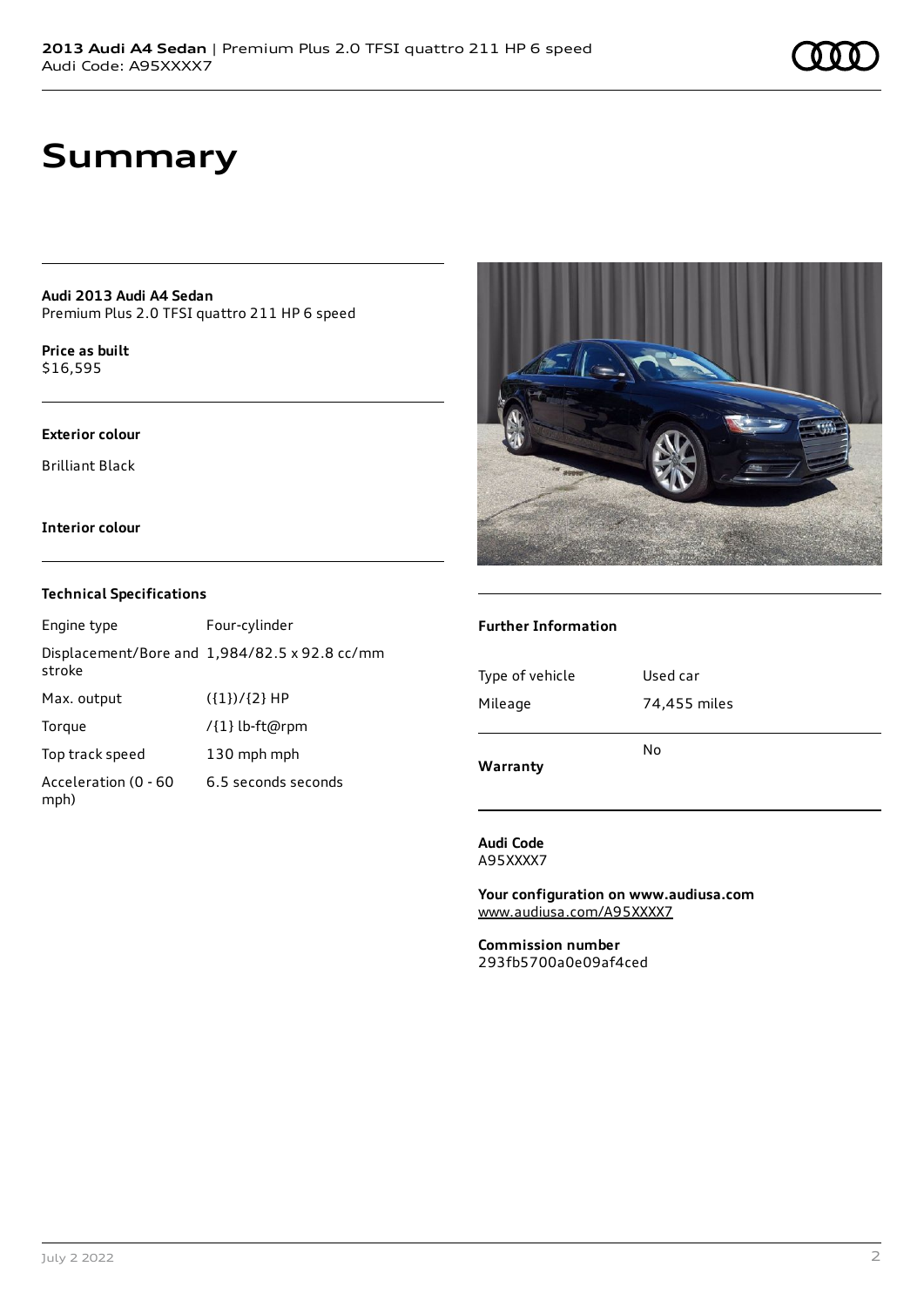# **Equipment**

Brilliant Black

Garage door opener (HomeLink®)

Audi advanced key (keyless access)

Power-adjustable, auto-dimming, heated exterior side mirrors with memory

Xenon plus headlights with LED daytime running light technology

Audi automatic headlamp leveling

All-weather tires 245/40 R 18 93H (NAR)

LED taillight technology

Aluminum window trim



18" 10-spoke dynamic design with 245/40 all-season tires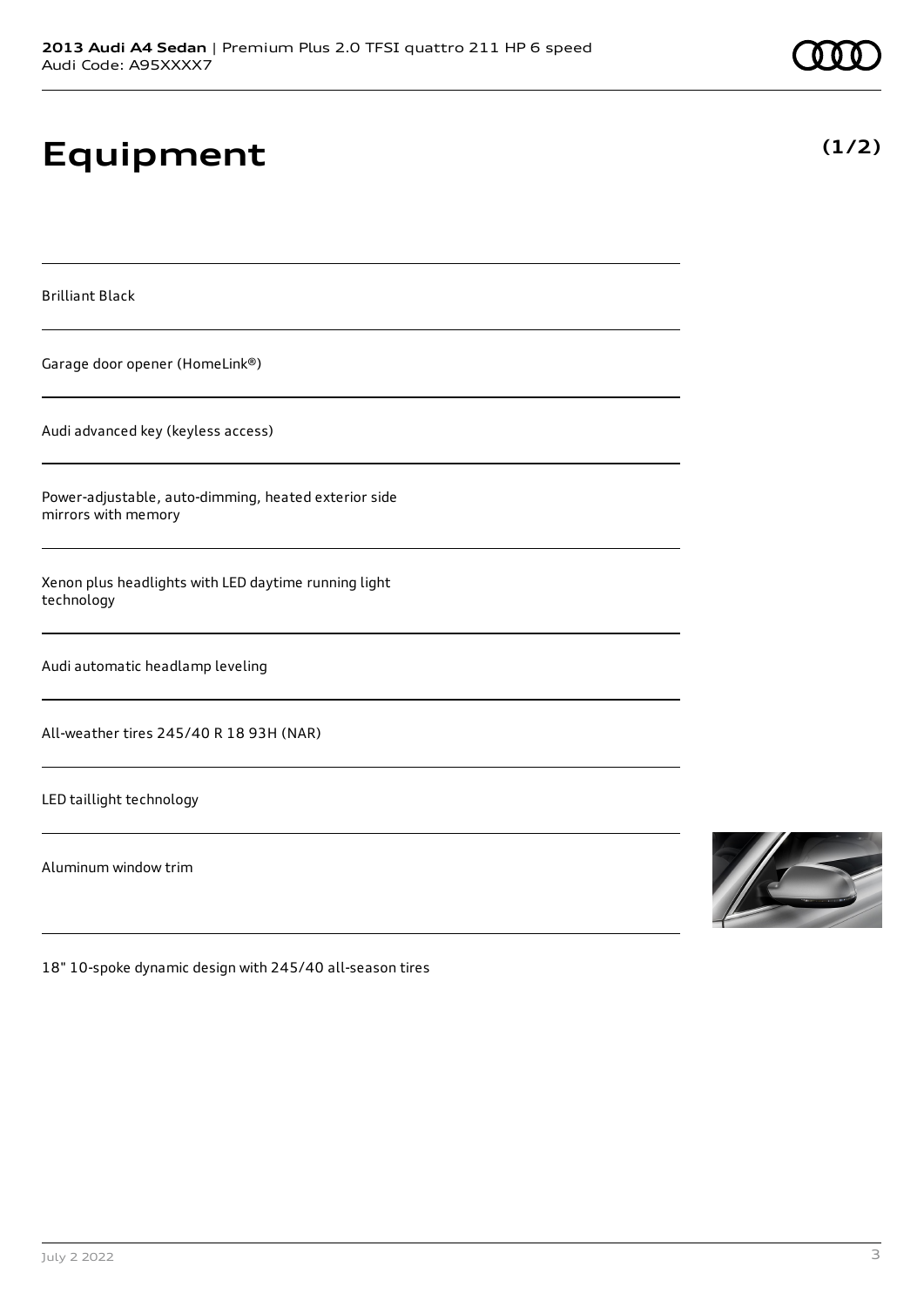**Equipment**

Three-zone automatic climate control

Compass function, digital for the interior mirror

Split folding 60/40 rear seatback

Heated front seats

Audi music interface with iPod® integration

Driver information system

Bluetooth® wireless technology preparation for mobile phone









**(2/2)**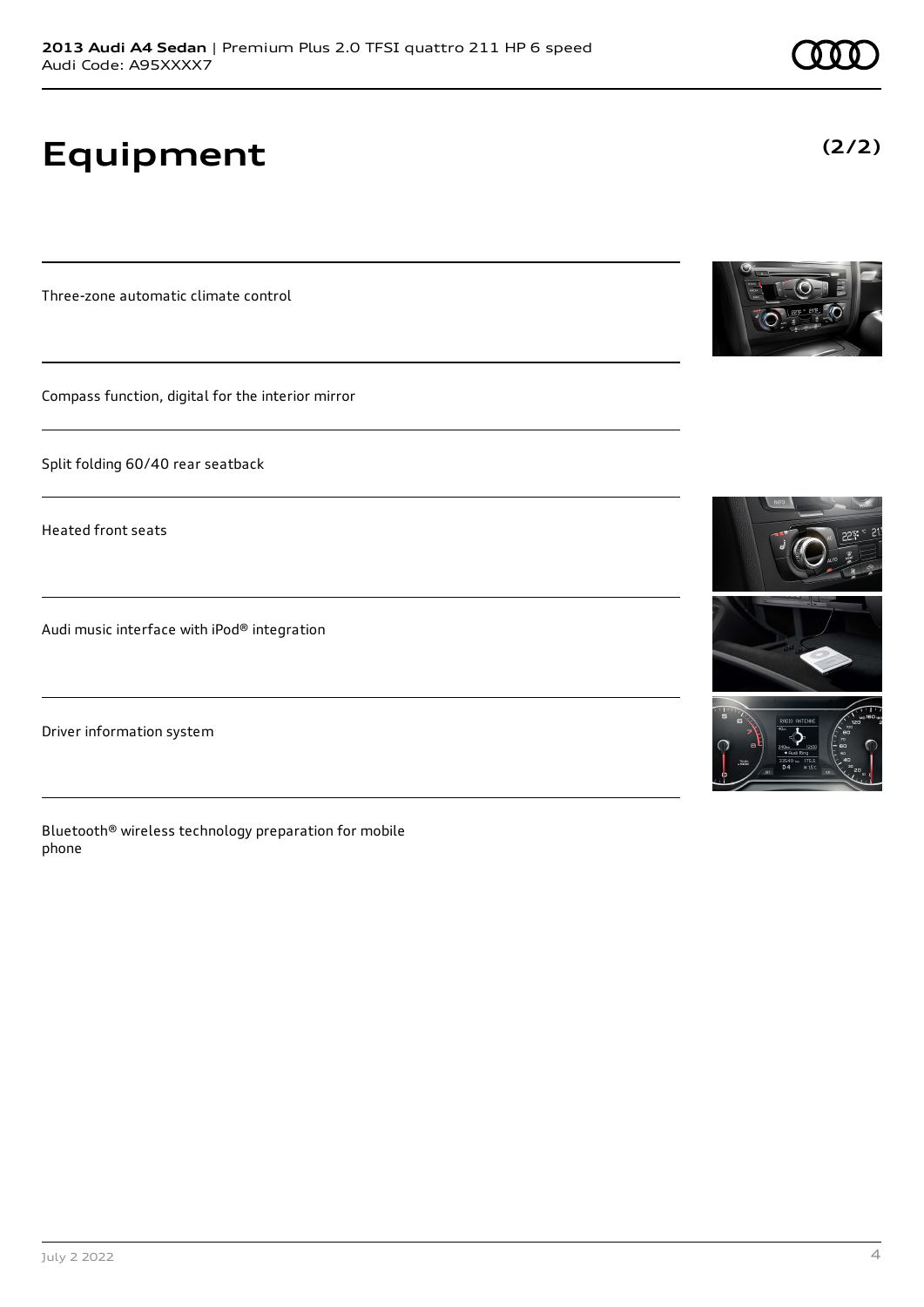# **Standard features**

### **Safety and Security**

| Driver and front passenger dual-stage<br>airbags, thorax side airbags and Sideguard®<br>head curtain airbags |
|--------------------------------------------------------------------------------------------------------------|
| Electromechanical parking brake                                                                              |
| Cruise control with coast, resume and<br>accelerate features                                                 |
| Tire-pressure monitoring system                                                                              |
| Front passenger occupant detection-for<br>airbags                                                            |
| Light / rain sensor                                                                                          |
| Child seat anchor according to Canadian<br>requirements and child seat system ISOFIX                         |
|                                                                                                              |

### **Infotainment and Driver Assistance**

| 9VD | Audi concert radio with ten speakers and<br>single CD player with MP3 playback capability |
|-----|-------------------------------------------------------------------------------------------|
| 8UO | Audi music interface with iPod® integration                                               |

**Exterior**

| 1S1 | Car jack           |
|-----|--------------------|
| 1BA | Dynamic suspension |

#### **Interior**

| QE1             | Storage package                                      |
|-----------------|------------------------------------------------------|
| 3FE             | Sunroof                                              |
| 6N)             | Headlining, cloth                                    |
| 001             | Lighting package                                     |
| 2Z <sub>0</sub> | Four-spoke multifunction steering wheel              |
| 6E3             | Front centre armrest                                 |
| 5XF             | Dual front sun visors with lighted vanity<br>mirrors |
| N1F             | leather seating surfaces                             |
| 5MU             | Aluminum Trigon inlay                                |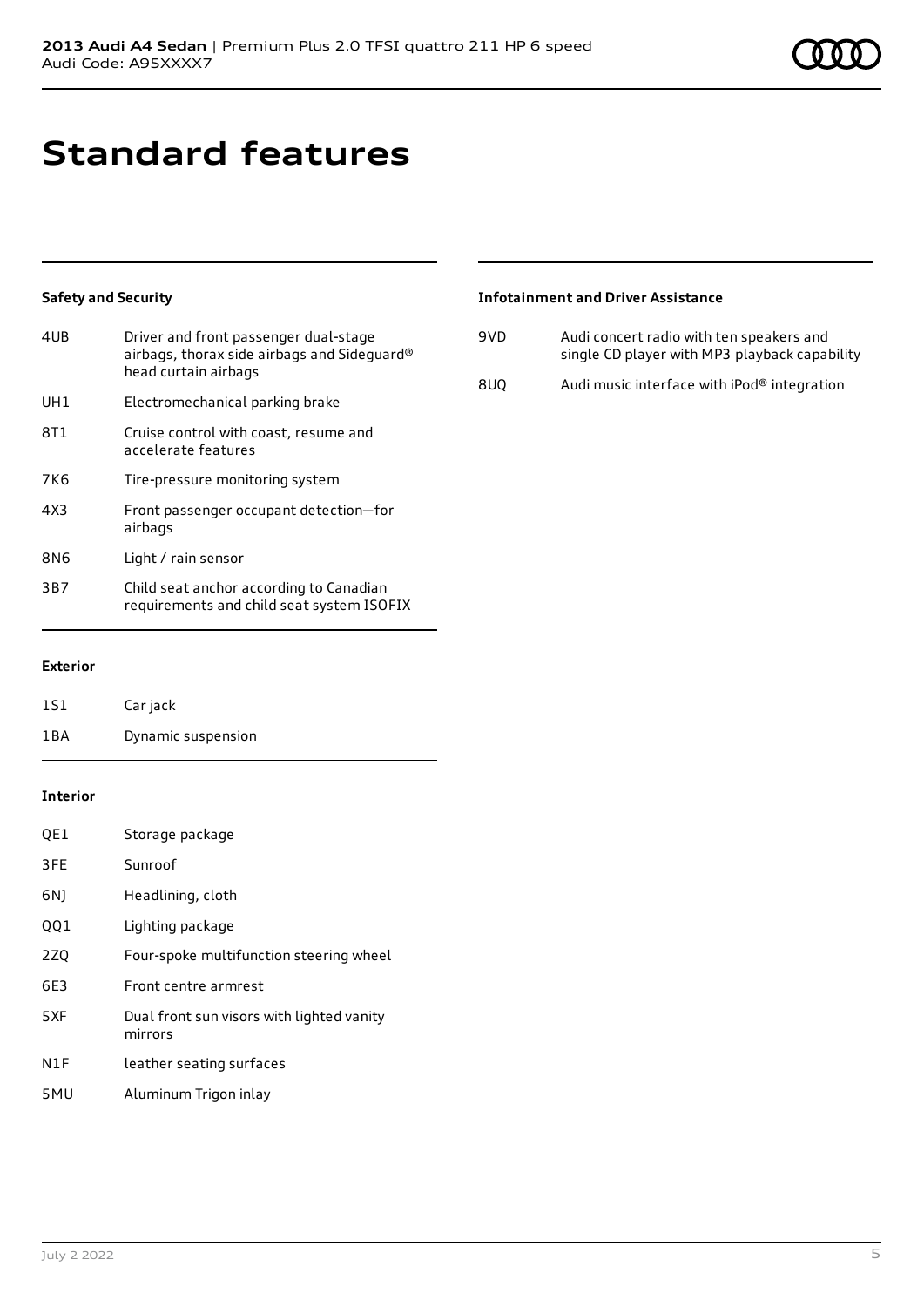# **Dealer remarks**

CLEAN CARFAX/NO ACCIDENTS REPORTED, SUNROOF/MOONROOF, BLUETOOTH/HANDS FREE CALLING, HEATED FRONT SEATS, PREMIUM PLUS PACKAGE, RARE 6-SPEED MANUAL, A4 2.0T Premium Plus quattro, 4D Sedan, 2.0L 4-Cylinder TFSI DOHC, 6-Speed Manual, quattro, Brilliant Black, Black w/Leather Seating Surfaces. 2013 Audi A4 2.0T Premium Plus quattro quattro 6-Speed Manual 2.0L 4-Cylinder TFSI DOHC Brilliant Black Recent Arrival!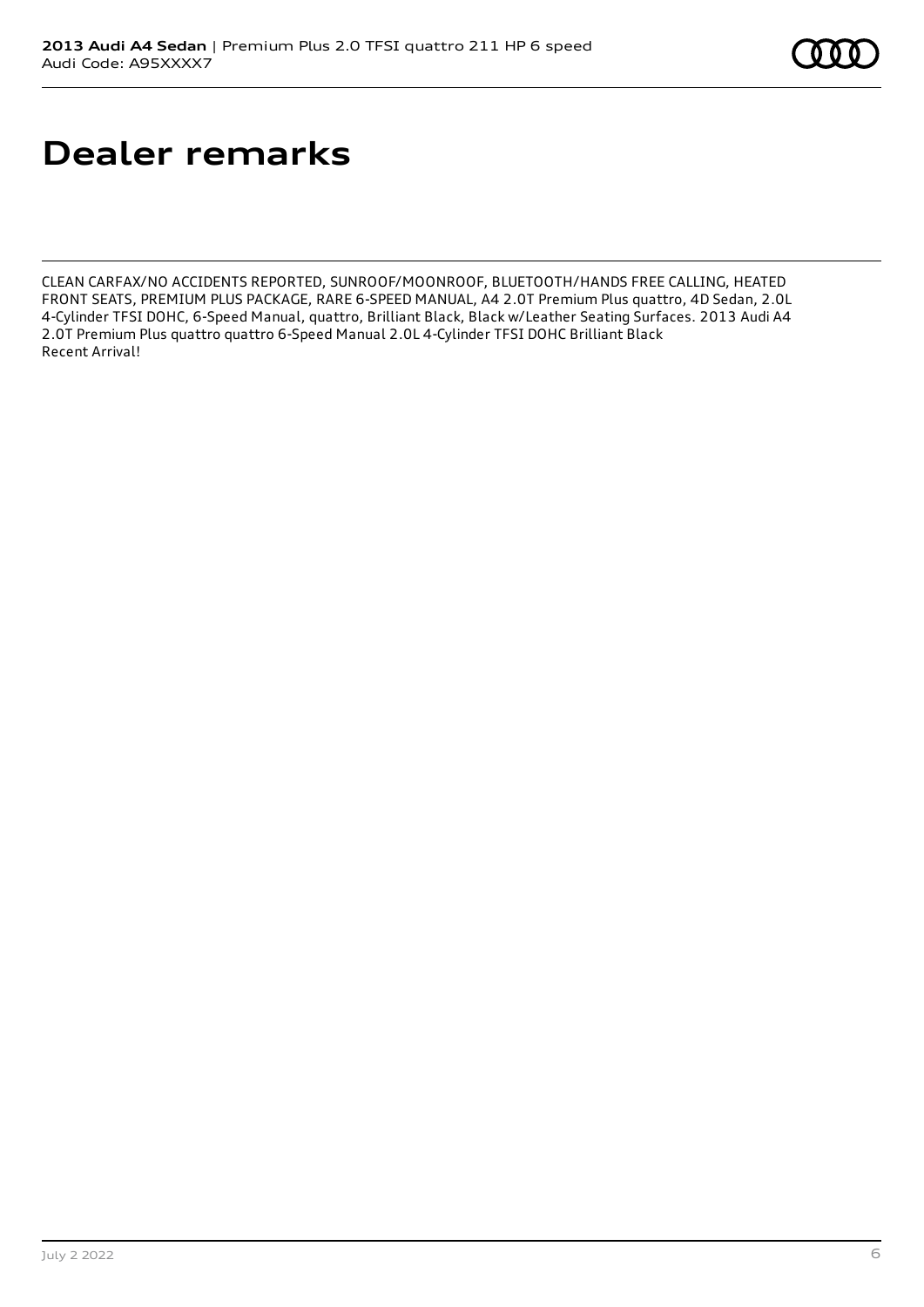### **Technical Specifications**

**(1/2)**

| <b>Engineering   Performance</b>            |                                               |  |
|---------------------------------------------|-----------------------------------------------|--|
| Engine type                                 | Four-cylinder                                 |  |
| Acceleration (0 - 60<br>mph)                | 6.5 seconds seconds                           |  |
| Max. output                                 | $({1})/{2}$ HP                                |  |
| Engine block                                | Cast iron                                     |  |
| Induction/fuel injection Turbocharged/TFSI® |                                               |  |
| Cylinder head                               | Aluminum-alloy                                |  |
| Max. output ps/hp                           | 211 @ 4,300 @ rpm                             |  |
| stroke                                      | Displacement/Bore and 1,984/82.5 x 92.8 cc/mm |  |
| Top track speed                             | 130 mph mph                                   |  |
| Torque                                      | /{1} lb-ft@rpm                                |  |
| Valvetrain                                  | 16-valve DOHC with valvelift<br>system        |  |

### **Electrical system**

| Alternator | 14 Volts - 150 amp |
|------------|--------------------|
| Battery    | 12 Volts - 80 amp  |

|  | Driveline |
|--|-----------|
|  |           |

| Gear ratios: 6th         | 0.692 |
|--------------------------|-------|
| Gear ratios: Final Drive | 3.693 |
| Gear ratios: 4th         | 0.970 |
| Gear ratios: 5th         | 0.811 |
| Gear ratios: 2nd         | 2.050 |
| Gear ratios: 3rd         | 1.321 |
| Gear ratios: Reverse     | 3.333 |
| Gear ratios: 1st         | 3.778 |

#### **Steering**

| Steering type                              | Electromechanical power steering<br>system |
|--------------------------------------------|--------------------------------------------|
| Turning diameter, curb- 37.7 ft<br>to-curb |                                            |
| Steering ratio                             | 15:9:1                                     |
|                                            |                                            |
| <b>Suspension</b>                          |                                            |
| Front axle                                 | Five-link front suspension                 |
| Rear axle                                  | Trapezoidal-link rear suspension           |
|                                            |                                            |

#### **Brake system**

| Front brakes | 12.6 (ventilated) in |
|--------------|----------------------|
| Rear brakes  | $11.8$ (solid) in    |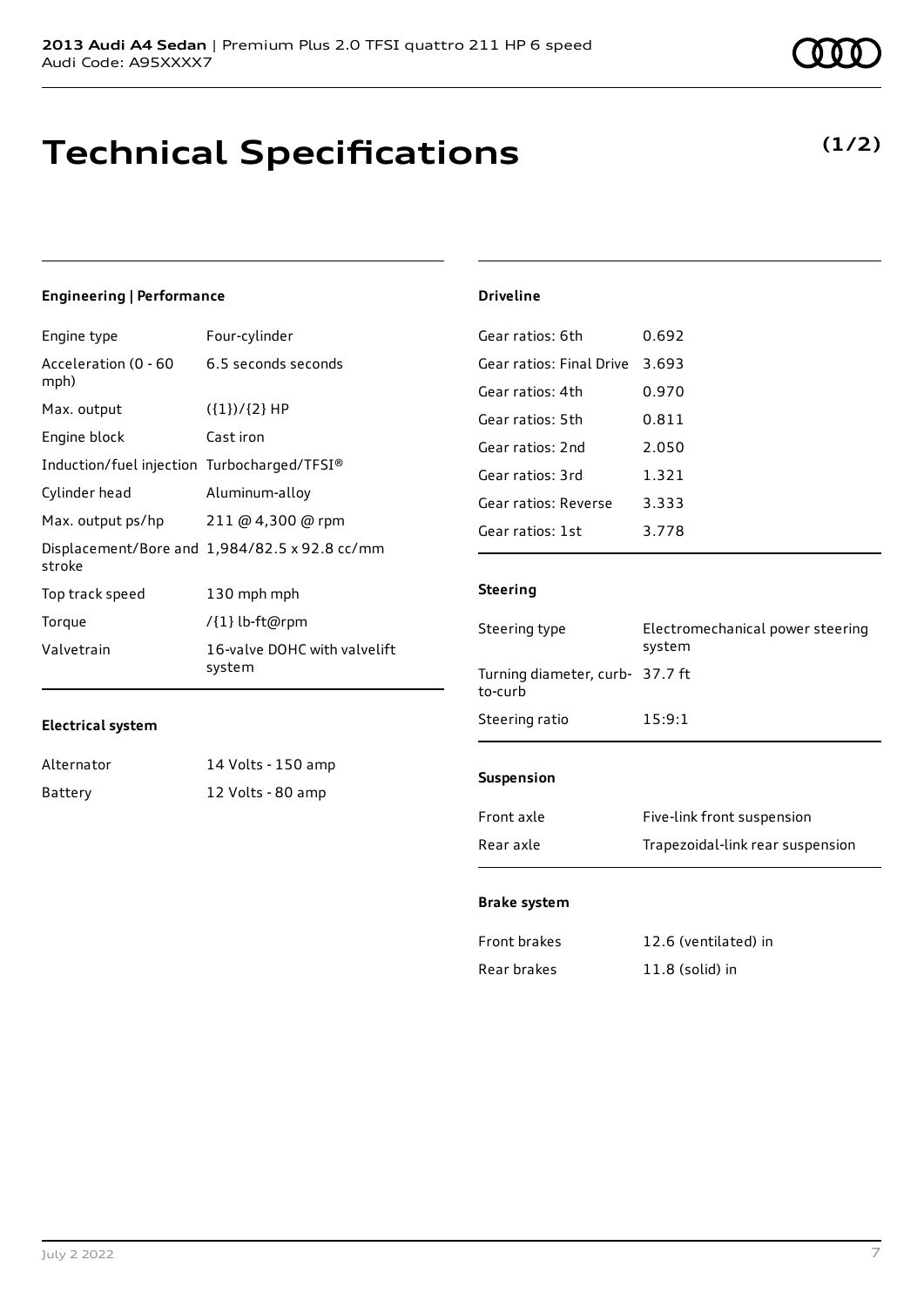### **Technical Specifications**

### **(2/2)**

#### **Body**

### Material Fully galvanized steel unibody with multistep anti-corrosion protection

#### **Warranty | Maintenance**

| Warranty    | 4-Year/50,000 mile new vehicle<br>limited warranty                                       |
|-------------|------------------------------------------------------------------------------------------|
| Maintenance | 12-Month/5,000 mile (whichever<br>occurs first) NO CHARGE first<br>scheduled maintenance |

#### **Exterior Measurements**

| Height                           | 56.2 in   |
|----------------------------------|-----------|
| Overall width without<br>mirrors | 71.9 in   |
| Length                           | 185.1 in  |
| Wheelbase                        | 110.6 in  |
| Drag coefficient                 | .31 Cw    |
| Overall width with<br>mirrors    | $80.3$ in |
| Track rear                       | $61.1$ in |
| <b>Track front</b>               | 61.6 in   |
| Curb weight                      | 3,616 lb  |

#### **Interior measurements**

| Seating capacity                          | 5                    |
|-------------------------------------------|----------------------|
| Shoulder room, rear                       | 54.3 in              |
| Head room with front<br>sunroof           | 40.0 in              |
| Leg room, rear                            | 35.2 in              |
| Shoulder room, front                      | 55.5 in              |
| Head room with rear<br>sunroof            | 37.5 in              |
| Head room, rear                           | 37.5 in              |
| Leg room, front                           | 41.3 in              |
| Head room, front                          | 38.6 in              |
| Cargo volume, rear<br>seatbacks up/folded | 12.4/34 cu ft, cu ft |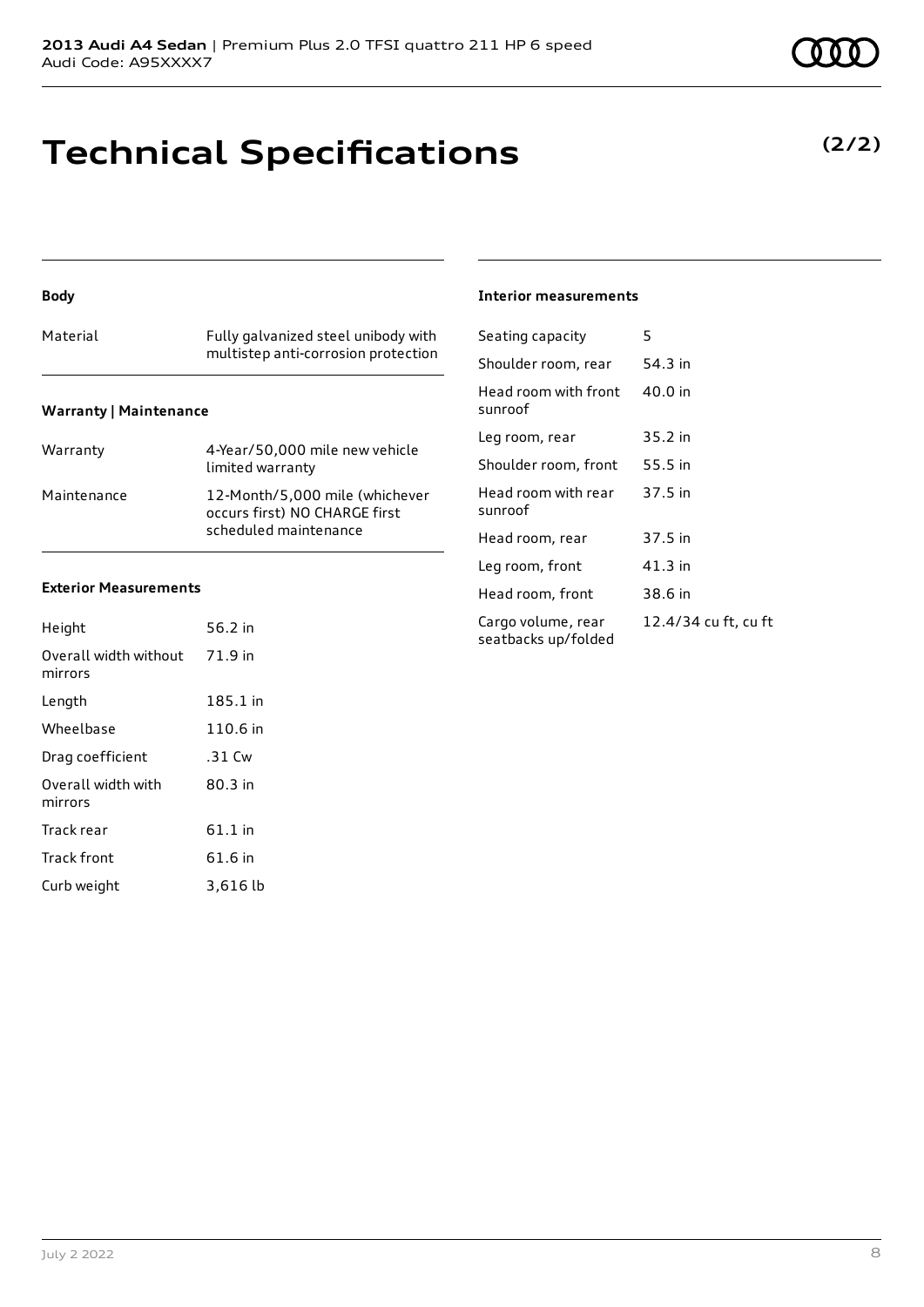

### **Consumption- and emission**

**Consumption by NEDC**

combined 26 mpg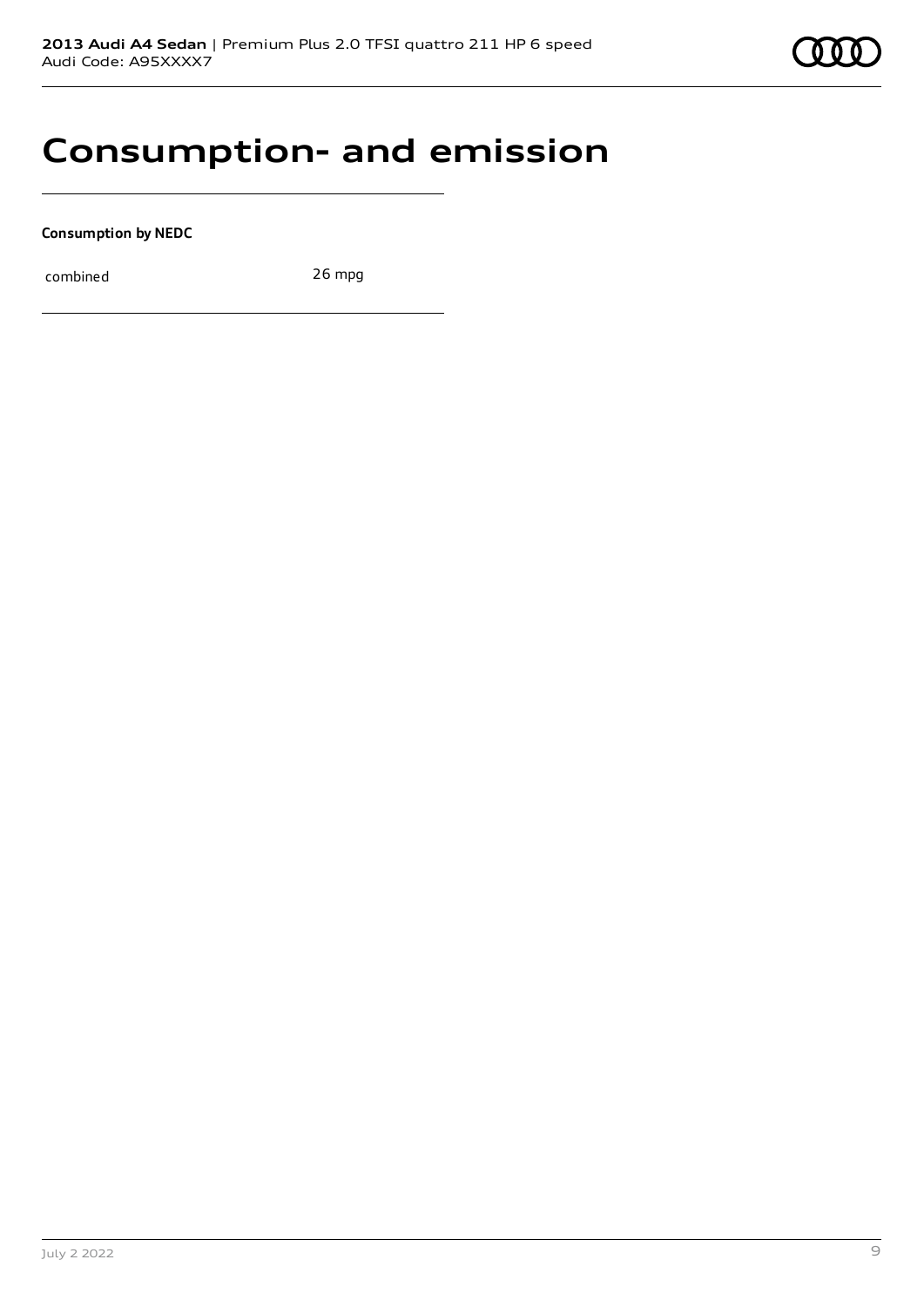

### **Contact**

Dealer **Audi Wynnewood**

311 E Lancaster Ave 19096 Wynnewood PA

Phone: 6106493200 FAX: 6106490290

www: [https://www.audiwynnewood.com](https://www.audiwynnewood.com/)